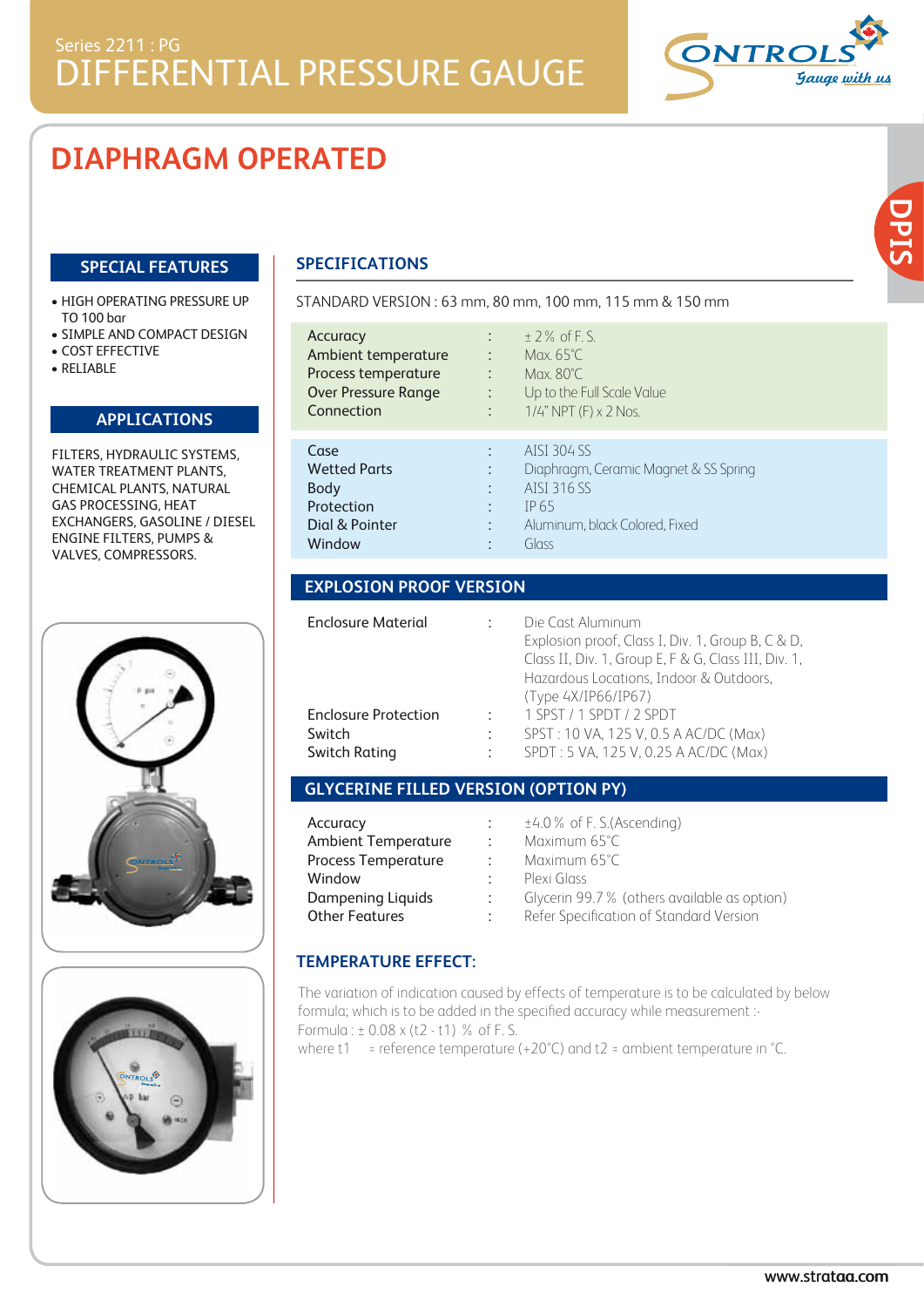

# **DIAPHRAGM OPERATED**

### OPERATING PRINCIPLE



High and Low pressures are separated by a sensor assembly consisting of a magnet, piston, Teflon seal and a range spring. The difference in pressure causes the sensor assembly to move in proportion to the change against a range spring.

A rotary magnet, located in a separate body cavity and isolated from the acting pressures, is rotated by magnetic coupling as per the linear movement of the sensor assembly. A pointer attached to the rotary magnet indicates differential pressure on the dial.

### **DIMENSIONS - STANDARD VERSION**







F

G







**TYPE 2**

| Code | NS.<br>(mm) | Α   | B            | ØC                                   | ØD   | F  | F | G               | Н                | Weight in gram<br>(With Box) |
|------|-------------|-----|--------------|--------------------------------------|------|----|---|-----------------|------------------|------------------------------|
| D    | 63          | 1.5 | 19.5         | 63                                   | 66.5 |    |   | $25\,$ 68 102.5 | 57               | 710                          |
| F    | 80          |     | $1.5$ 19.5   | 80                                   | 82   | 25 |   | 68 102.5        | 57               | 730                          |
| F    |             |     | 100 2.6 19.5 | 102                                  | 104  |    |   | 25 68 102.5     | 57               | 760                          |
| G    |             |     |              | 115 2.6 19.5 118.5                   |      |    |   | 121 25 68 102.5 | 157 <sup>1</sup> | 700                          |
| Н    |             |     |              | 150 3.2 19.5 151.5 155.5 25 68 102.5 |      |    |   |                 | $-157$           | 860                          |



H

| Code | <b>NS</b><br>(mm) | Α   | B            | ØC                                      | ØD   | E | F. | G                  | Н  | Weight in gram<br>(With Box) |
|------|-------------------|-----|--------------|-----------------------------------------|------|---|----|--------------------|----|------------------------------|
| D    | 63                | 1.5 | 19.5         | 63                                      | 66.5 |   |    | 25 68 102.5 57     |    | 700                          |
| F    | 80                |     | $1.5$ 19.5   | 80                                      | 82   |   |    | 25 68 102.5 57     |    | 715                          |
| F    |                   |     | 100 2.6 19.5 | 102                                     | 104  |   |    | 25 68 102.5        | 57 | 750                          |
| G    |                   |     |              | 115 2.6 19.5 118.5                      |      |   |    | 121 25 68 102.5 57 |    | 690                          |
| Н    |                   |     |              | 150 3.2 19.5 151.5 155.5 25 68 102.5 57 |      |   |    |                    |    | 850                          |



| Code <sup>1</sup> | NS.<br>(mm) | Α   | B            | ØC                                   | ØD   | F  | F | G           | Н  | Weight in gram<br>(With Box) |
|-------------------|-------------|-----|--------------|--------------------------------------|------|----|---|-------------|----|------------------------------|
| D                 | 63          | 1.5 | 19.5         | 63                                   | 66.5 | 25 |   | 68 102.5    | 57 | 720                          |
| F                 | 80          |     | $1.5$ 19.5   | 80                                   | 82   | 25 |   | 68 102.5    | 57 | 750                          |
| F                 |             |     | 100 2.6 19.5 | 102                                  | 104  |    |   | 25 68 102.5 | 57 | 740                          |
| G                 | 115         |     |              | 2.6 19.5 118.5                       | 121  |    |   | 25 68 102.5 | 57 | 720                          |
| Н                 |             |     |              | 150 3.2 19.5 151.5 155.5 25 68 102.5 |      |    |   |             | 57 | 880                          |

Notes : • Drawings are not to scale. • All Dimensions are in mm. • NS = Nominal Seze • Weights mentioned are approximate and for standard product.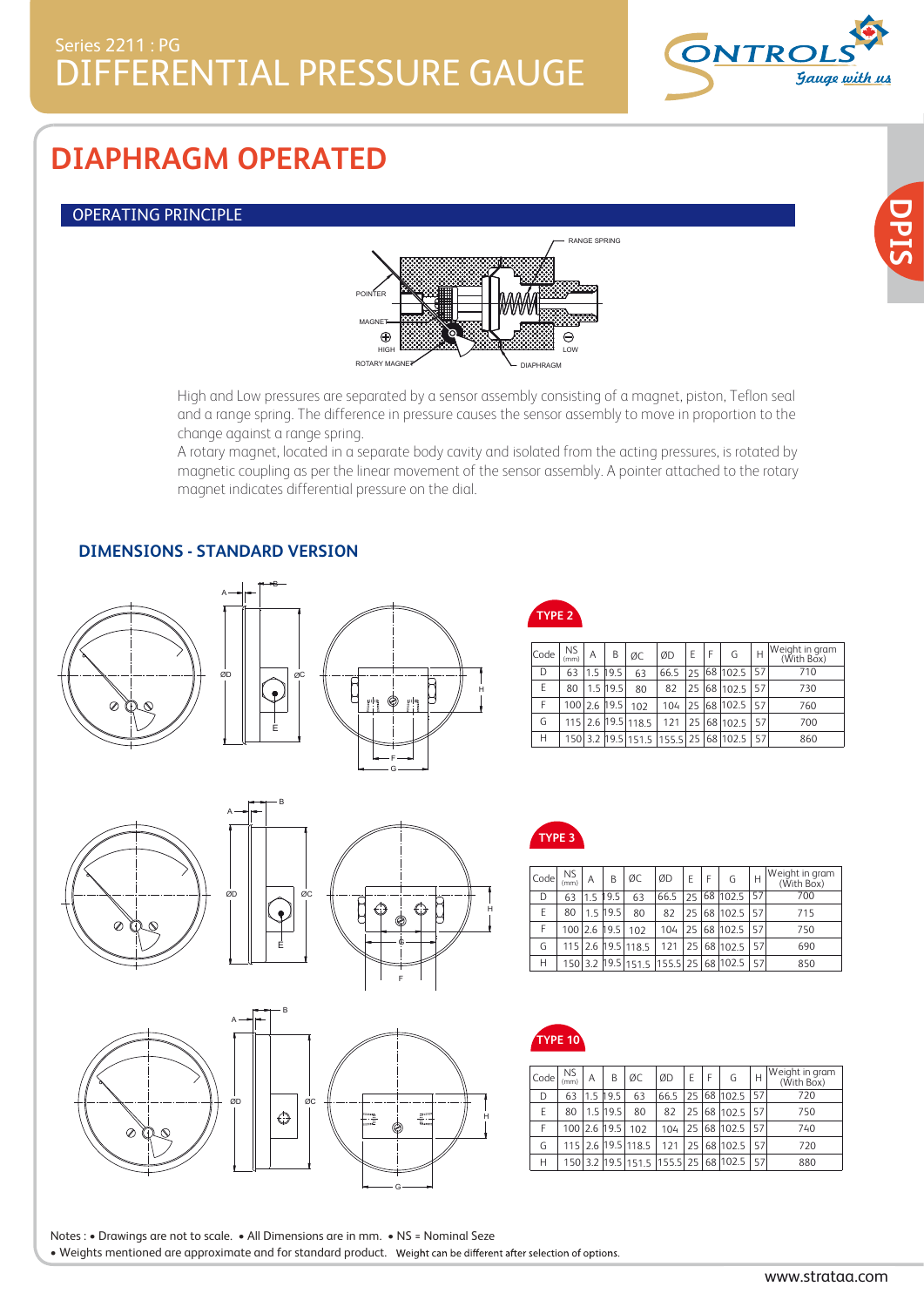DIFFERENTIAL PRESSURE GAUGE Series 2211 : PG





| Code | <b>NS</b> | ØA    | ØB    | Weight in gram<br>(With Box) |
|------|-----------|-------|-------|------------------------------|
| D    | 63        | 63    | 66.5  | 3500                         |
| F    | 80        | 80    | 82    | 3600                         |
| F    | 100       | 102   | 104   | 3810                         |
| G    | 115       | 118.5 | 121   | 3880                         |
| Н    | 150       | 151.5 | 155.5 | 4000                         |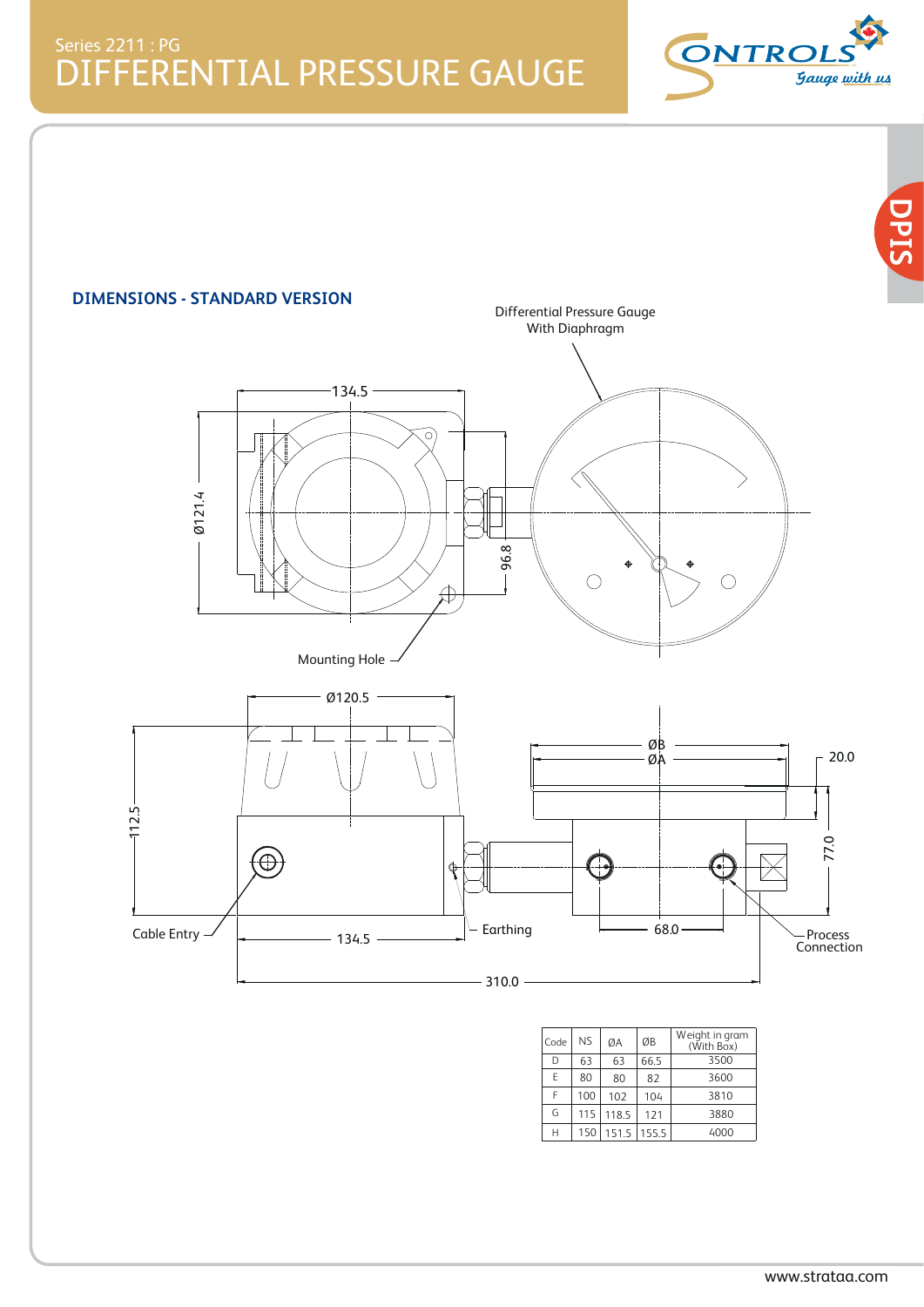

**DPIS**